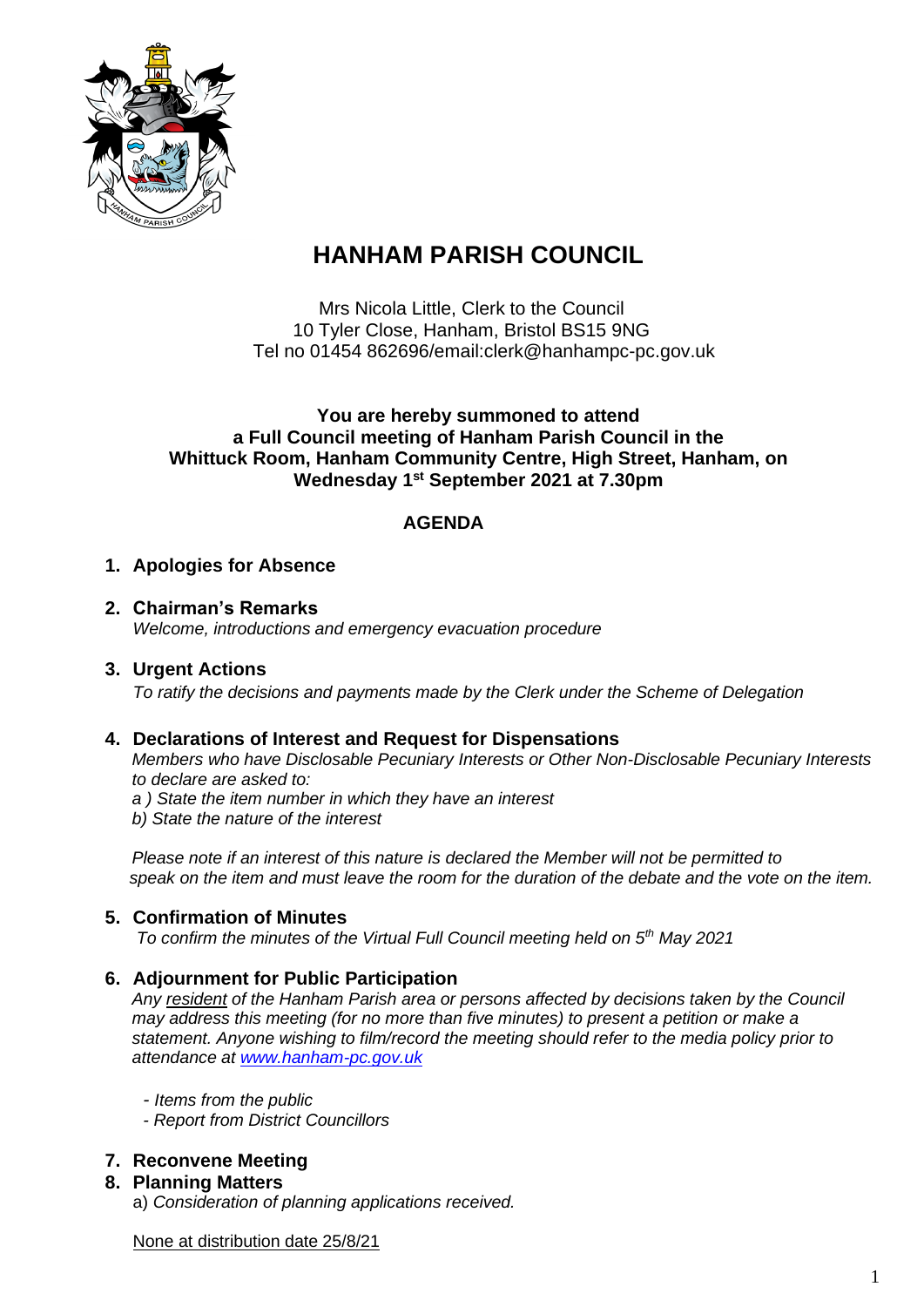*These applications may be available for viewing on the South Glos. Planning website: http://developments.southglos.gov.uk/online-applications/*

b) *Other matters relating to planning.*

#### **9. Finance**

- a) *Verbal financial report from the Chair of Finance*
- *b) Update HSBC Bank Mandate signatories*
- *c) To authorise payment of accounts from the schedule provided*

#### **10.Remembrance Service in Hanham**

*Cllr Ian Richardson to address the council on this matter*

#### **11.Matters Arising**

- *On-going issues from previous meetings*
- *Laburnum Road car park, electric vehicle charging points.*
- *Homes England, Cllr I Richardson's report from their recent online public meeting*
- *High Street graffiti issues*

#### **12.Reports from Parish Council Representatives from other meetings**

*Brief verbal presentation, with a copy of the full report to the Clerk if necessary*

## **13.Correspondence from South Glos Council**

#### **14.Correspondence from other sources**

*Friday Night Project, quarterly report provided by Creative Youth Network*

#### **15.Members points of information**

*All matters to be notified to the Chair prior to the meeting*

#### **16.Date of next meeting**

| Signed Nicola Little        |  |
|-----------------------------|--|
| <b>Clerk to the Council</b> |  |